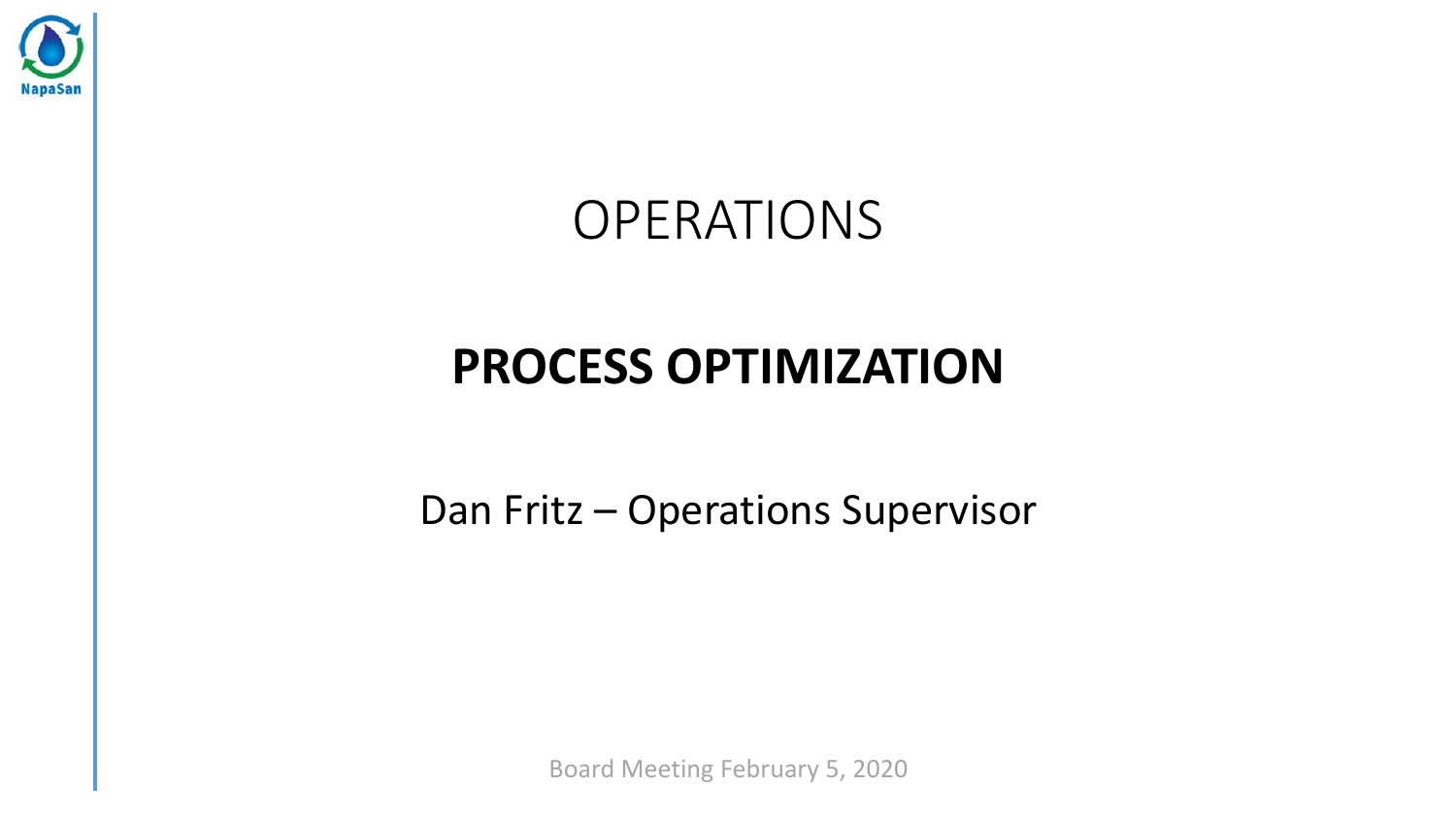

#### Reduced Use of Polymers- Coagulants and Flocculants

#### Optimization of Plant Operations

#### Process Optimization – Ammonium Control

Budget Impact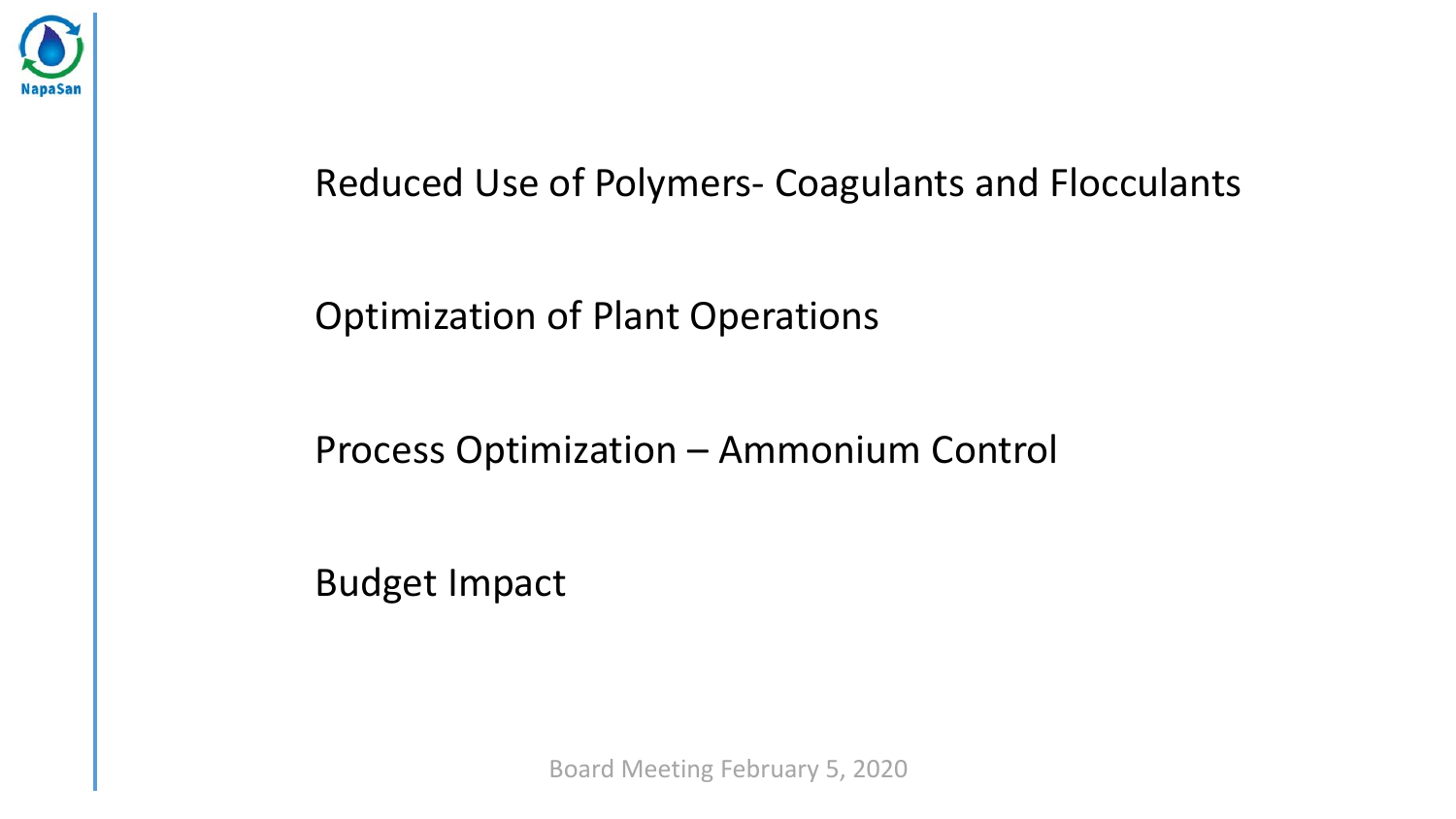

#### Pond Operation

- Maximum water column = optimal treatment.
- Facultative Pond
- Dissolved Oxygen
- Reduced BOD and TSS
- Recirculation

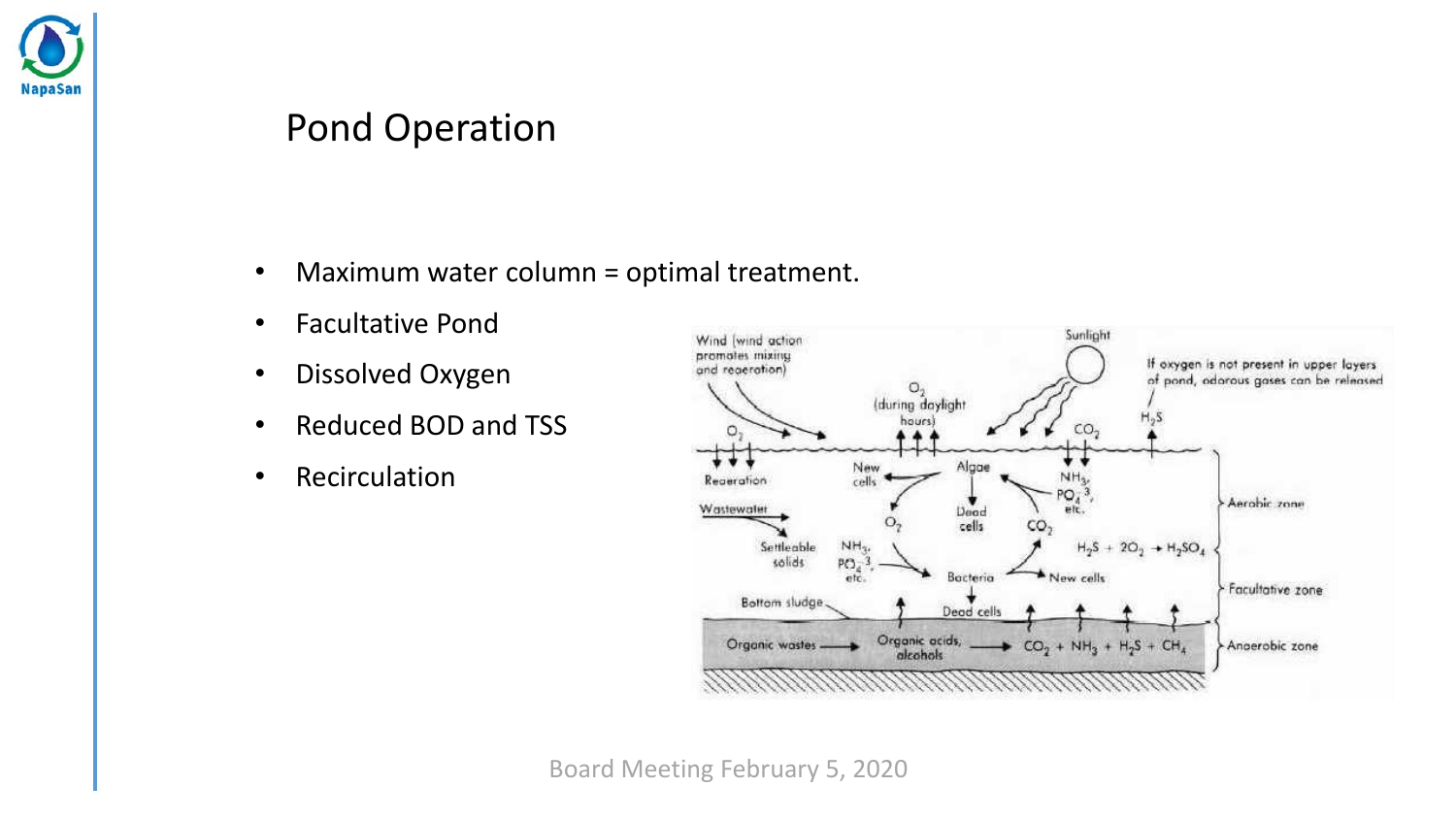

#### Pond Recirculation

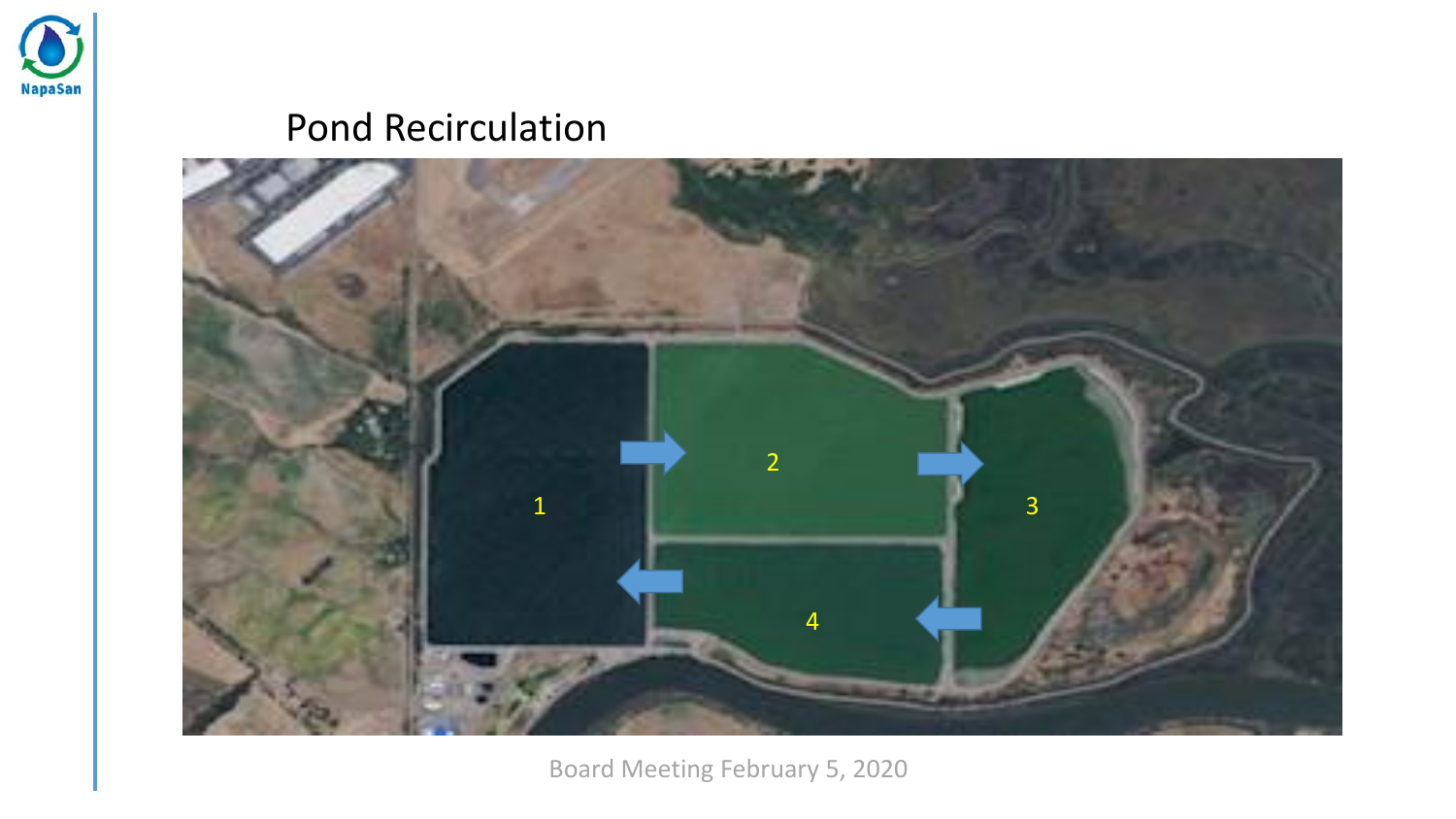

#### Optimization of Plant Operations

### Jar Testing

- Lab test to determine optimal dose
- Test run by Operations and by chemical venders

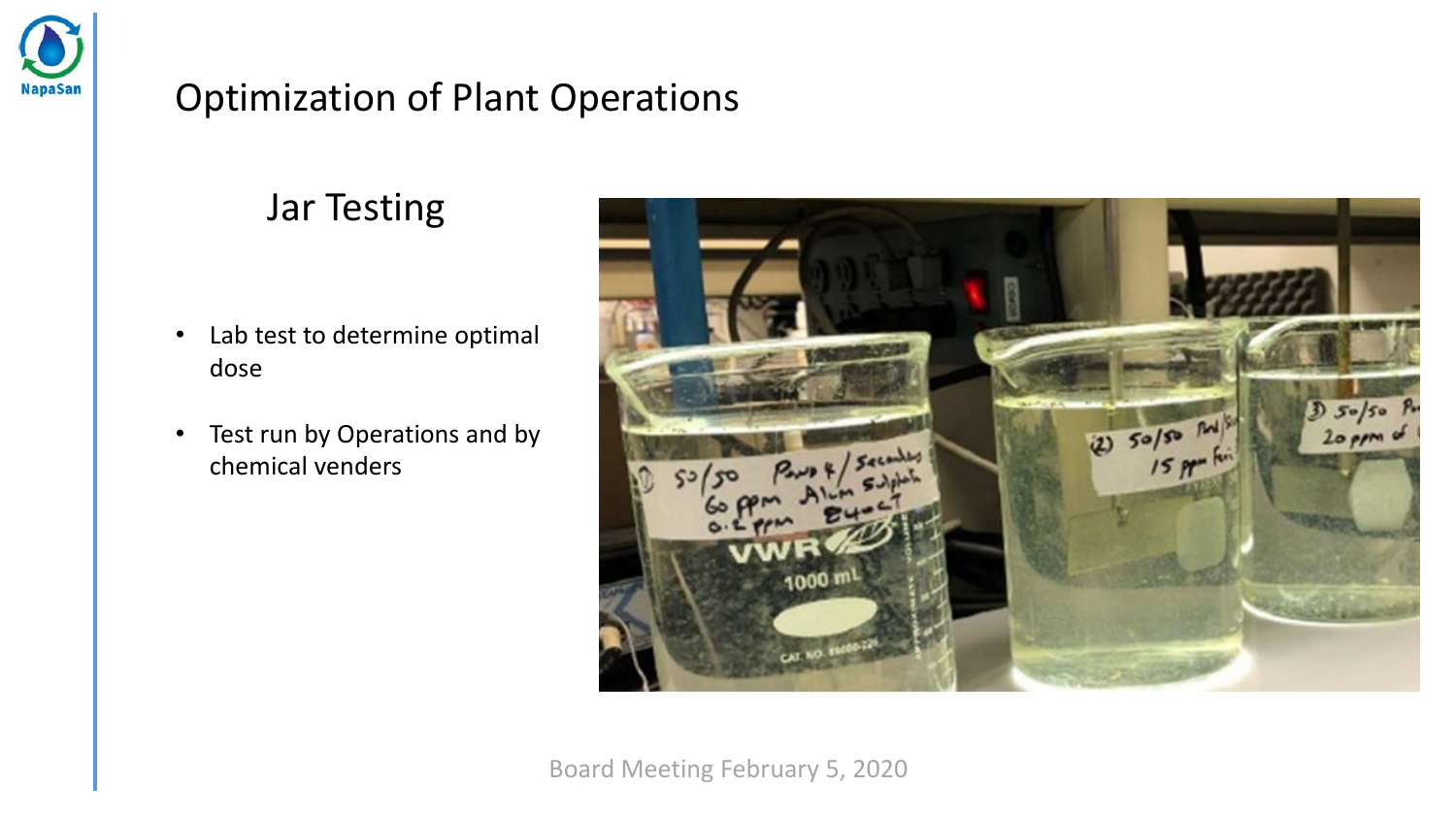

### Optimization of Plant Operations

Operational Changes – Treat all dry weather influent in the ABs.

Benefits:

- Avoid high cost of pond water clarification
- Reduced chemical cost in the filter
- Reduced chloride concentration in RW
- Reduced loading on the pond system
- Reduced proliferation of blue-green algae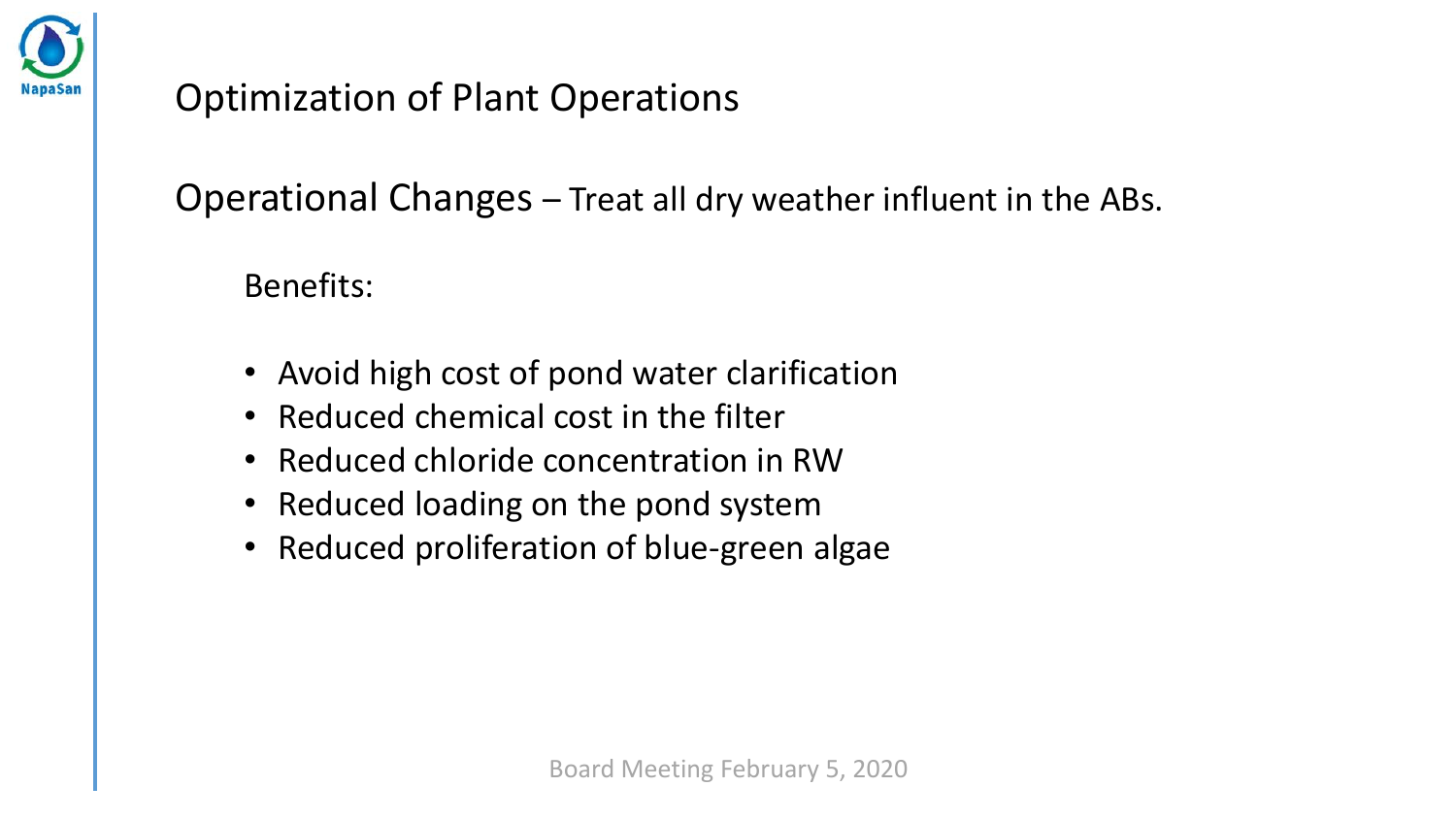

#### Process Optimization – Ammonium Control

- Nitrification of Ammonia
- Maintain proper air in system for optimal treatment
- Helps prevent Breakpoint chlorination
- Reduced chemical use

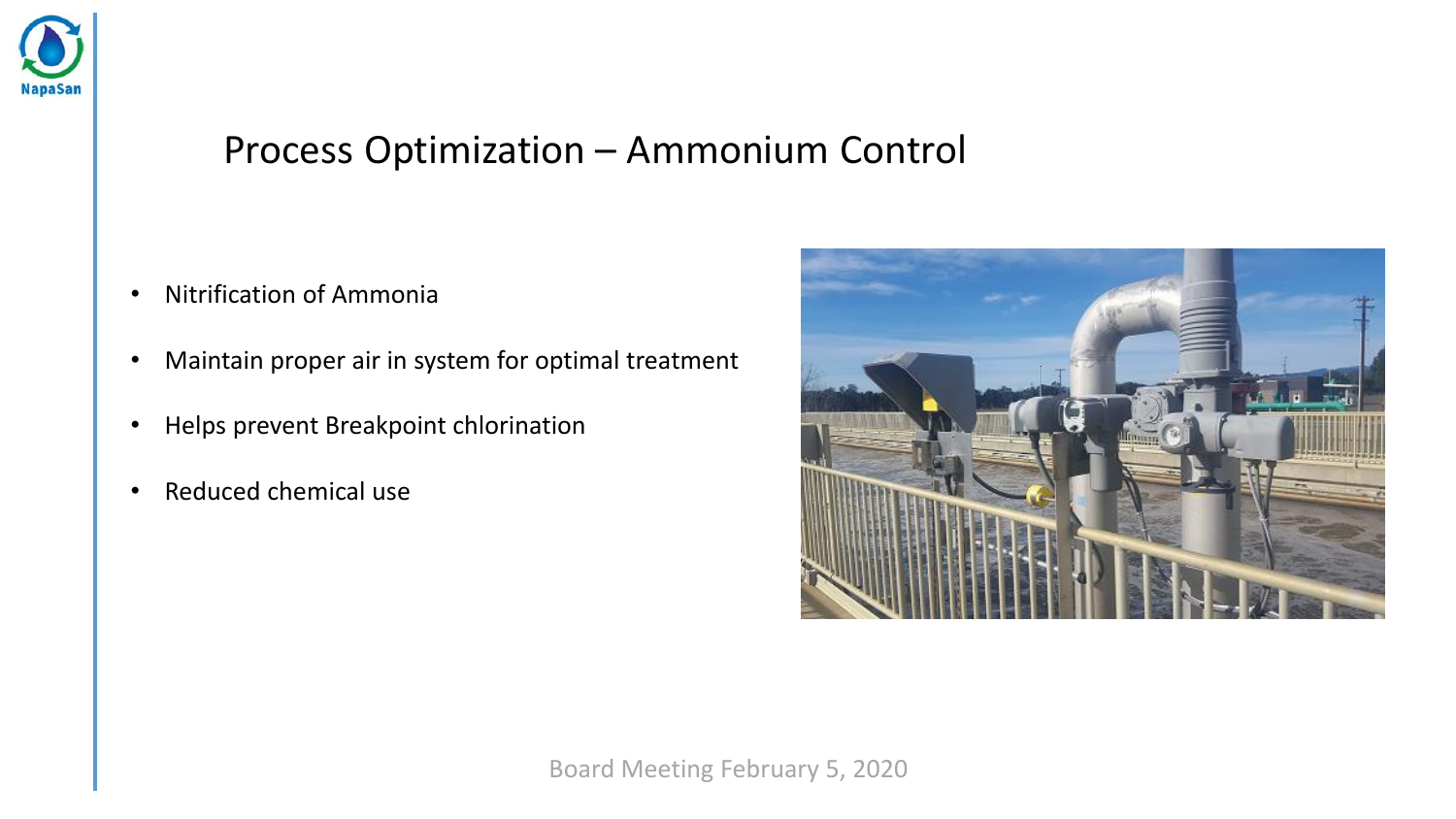

#### Pond Operation



Pond Clarification Coagulant Use



Pond Clarification Flocculant Use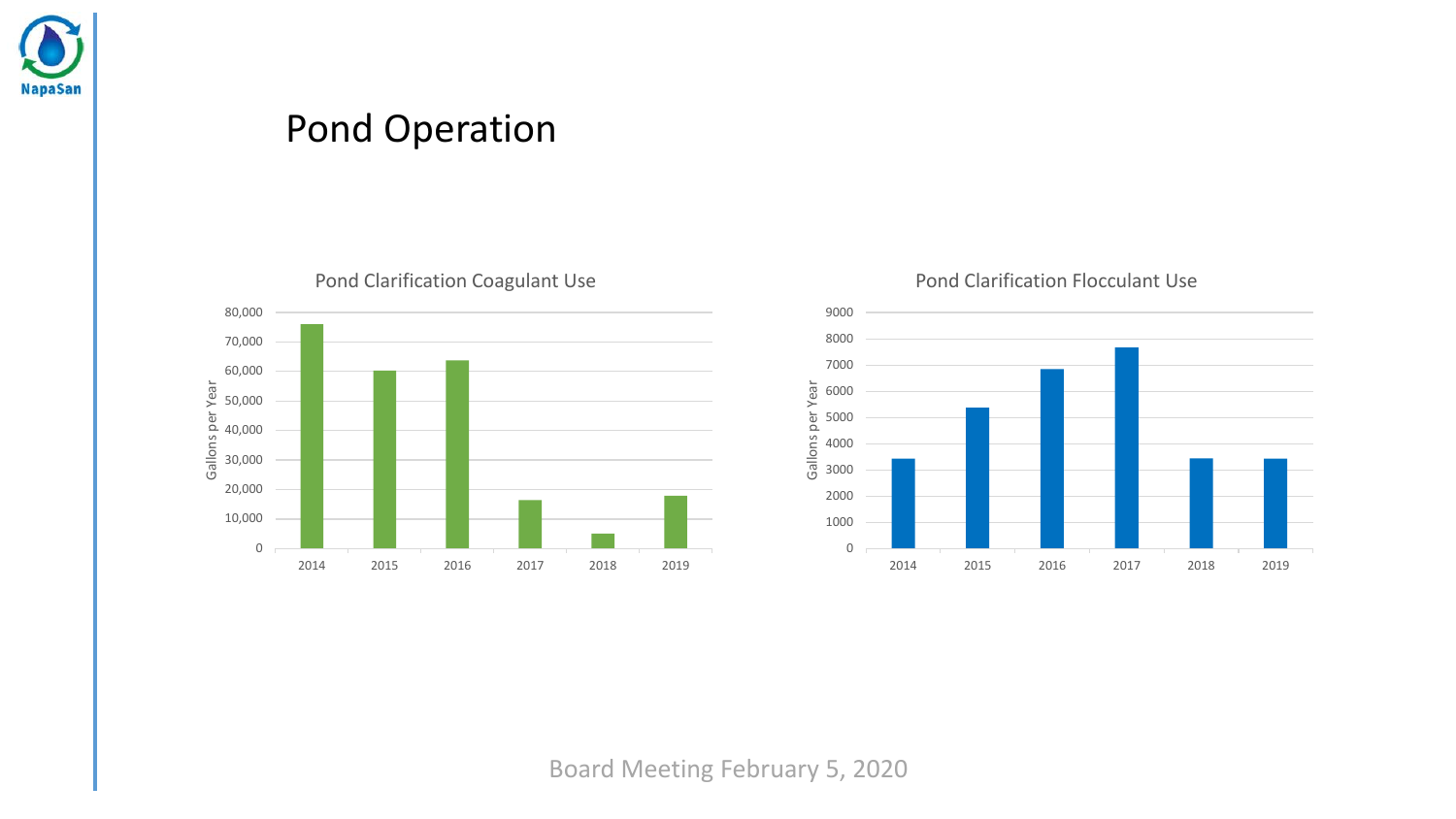

#### Disinfection & Filters





#### Sodium Bisulfite Use

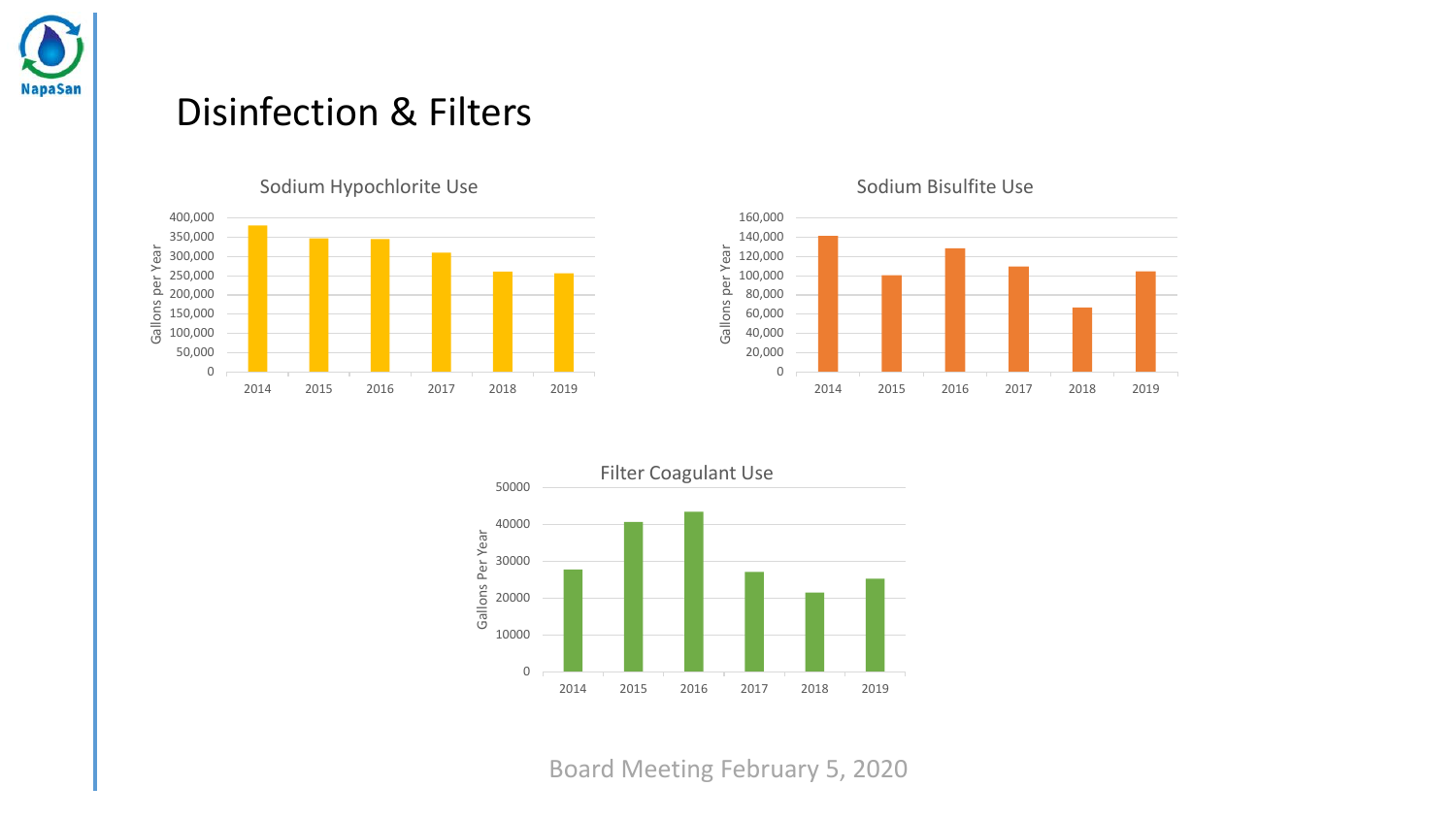

#### Overall Polymer Use

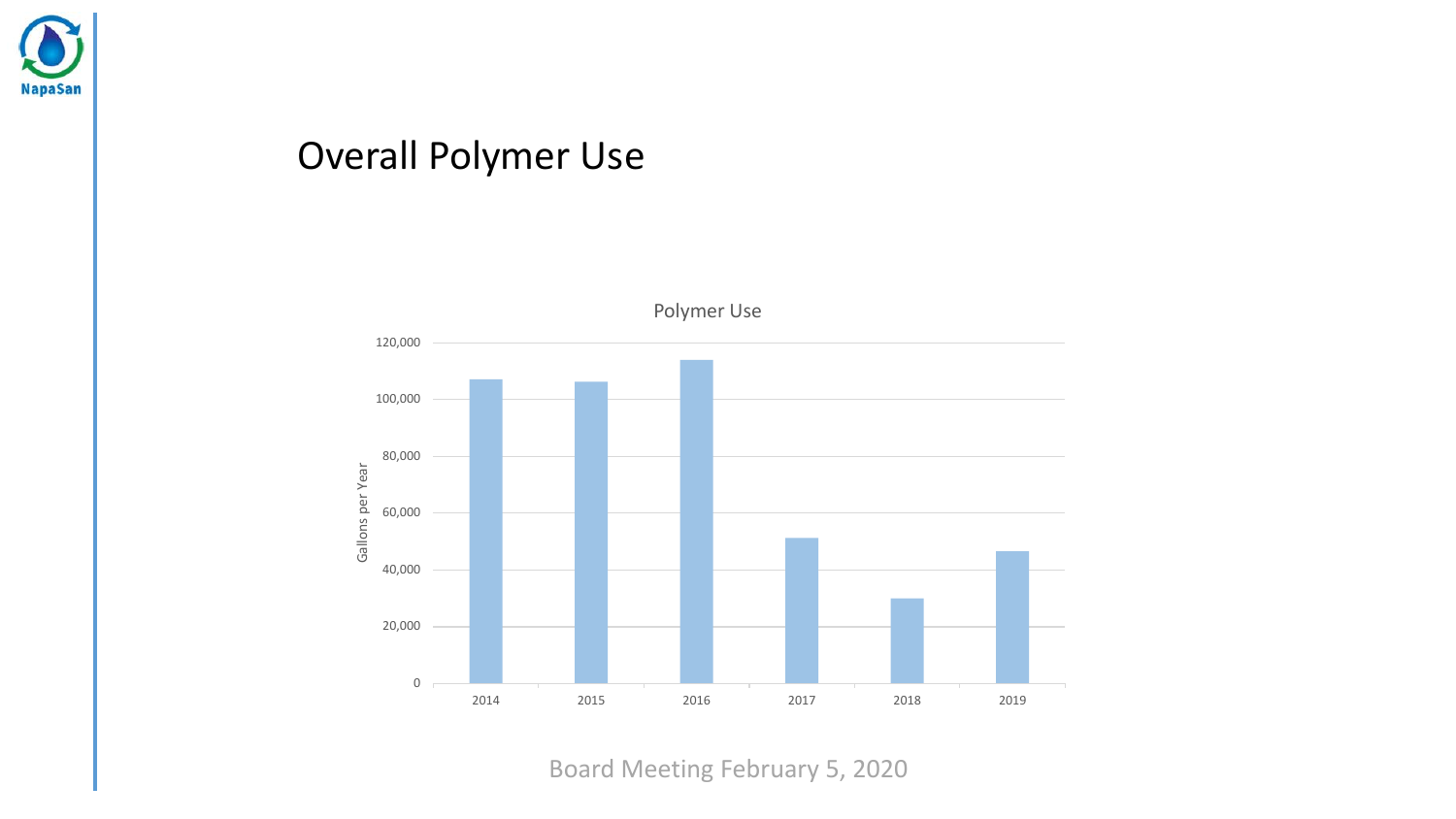

#### Increasing Chemical Cost

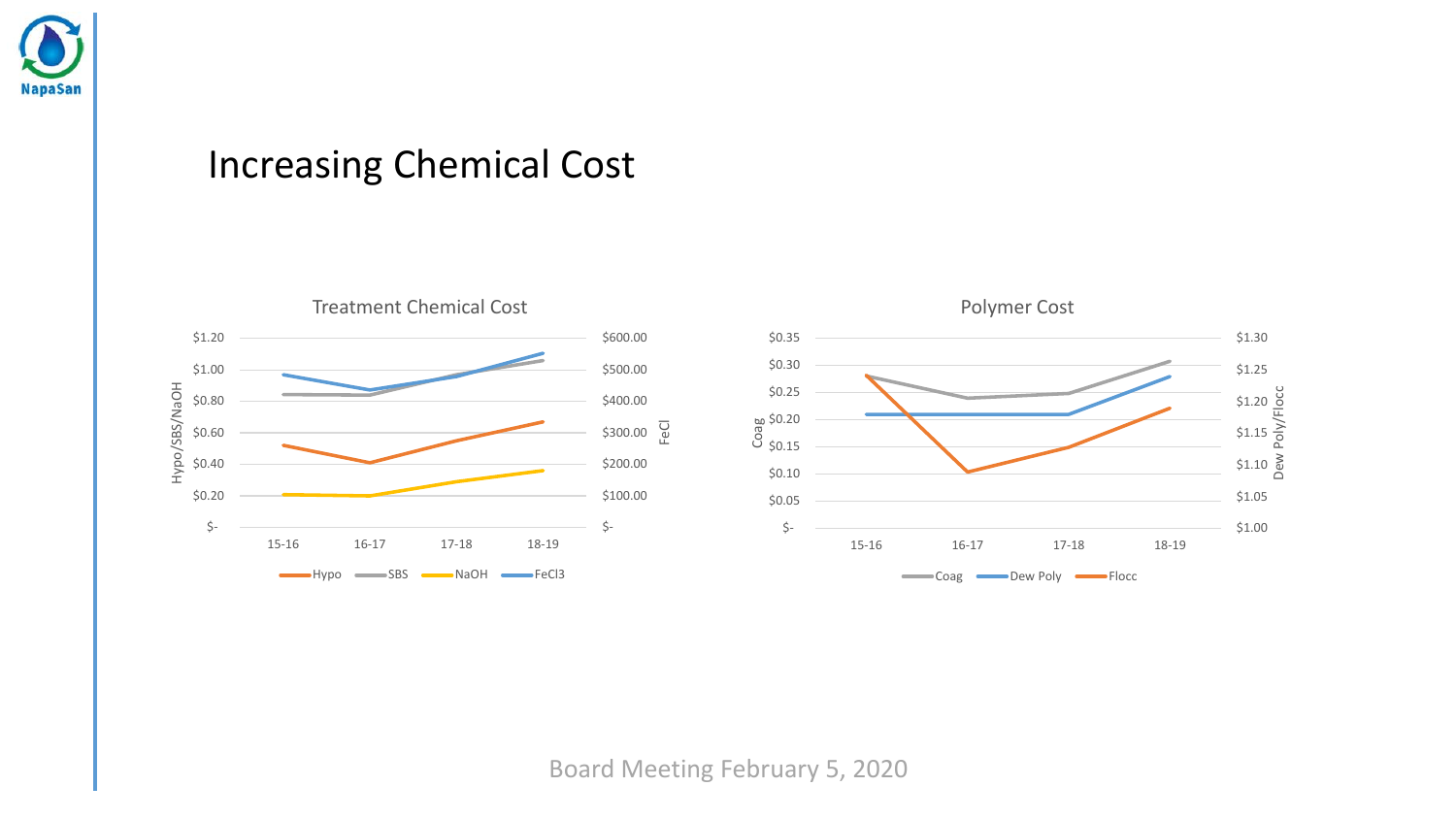

## Budget Impacts